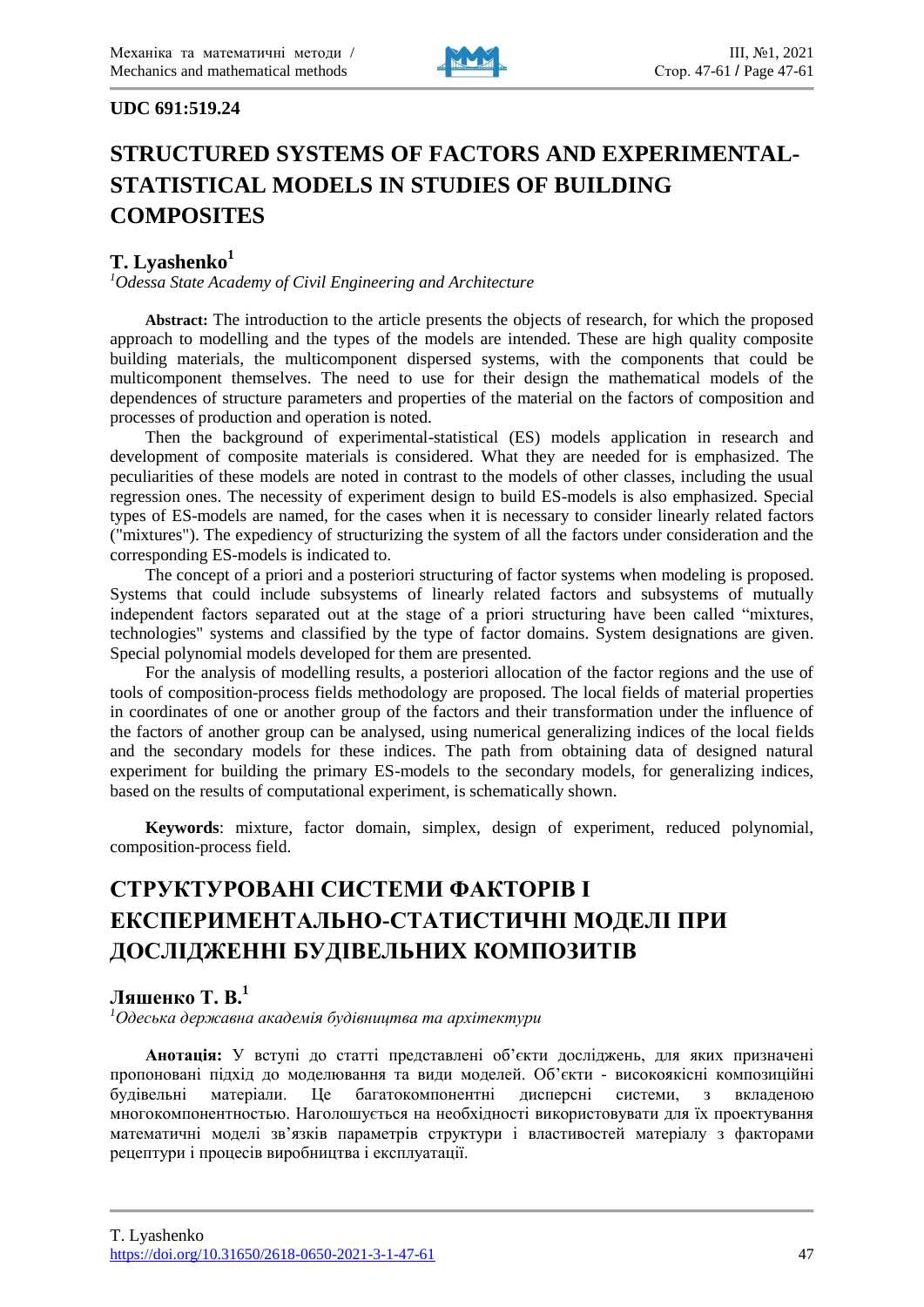

Далі розглядаються передумови застосування експериментально-статистичних (ЕС) моделей в дослідженнях і при розробці композиційних матеріалів. Підкреслюється їх призначення. Відзначаються особливості цих моделей на відміну від моделей інших класів, в тому числі від звичайних регресійних. Підкреслюється також необхідність планування експерименту для їх побудови. Називаються спеціальні типи ЕС-моделей, якщо є необхідність розглядати лінійно пов'язані фактори, «суміші». Вказується на корисність структурування системи всіх досліджуваних факторів і відповідних ЕС-моделей.

Пропонується концепція апріорного і апостеріорного структурування систем факторів при моделюванні. Системи, які могли б включати підсистеми лінійно пов'язаних факторів і підсистеми взаємонезалежних факторів, які виділяються на етапі апріорного структурування, названі системами «суміші, технології» і класифіковані за типом факторних областей. Даються позначення систем. Наводяться розроблені для них спеціальні поліноміальні моделі.

Для аналізу результатів моделювання предлагаетcя апостеріорне виділення факторних областей і використання інструментів методології рецептурно-технологічних полів. Можуть бути проаналізовані локальні поля властивостей матеріалу в координатах тієї чи іншої групи факторів і їх трансформація під впливом факторів іншої групи, з використанням числових узагальнюючих показників локальних полів і вторинних моделей, для цих показників. Схематично показаний шлях від отримання даних спланованого натурного експерименту, для побудови первинних моделей, до побудованим за результатами обчислювального експерименту вторинним моделям, для узагальнюючих показників.

**Ключові слова:** суміш, факторна область, симплекс, планування експерименту, приведений поліном, рецептурно-технологічне поле.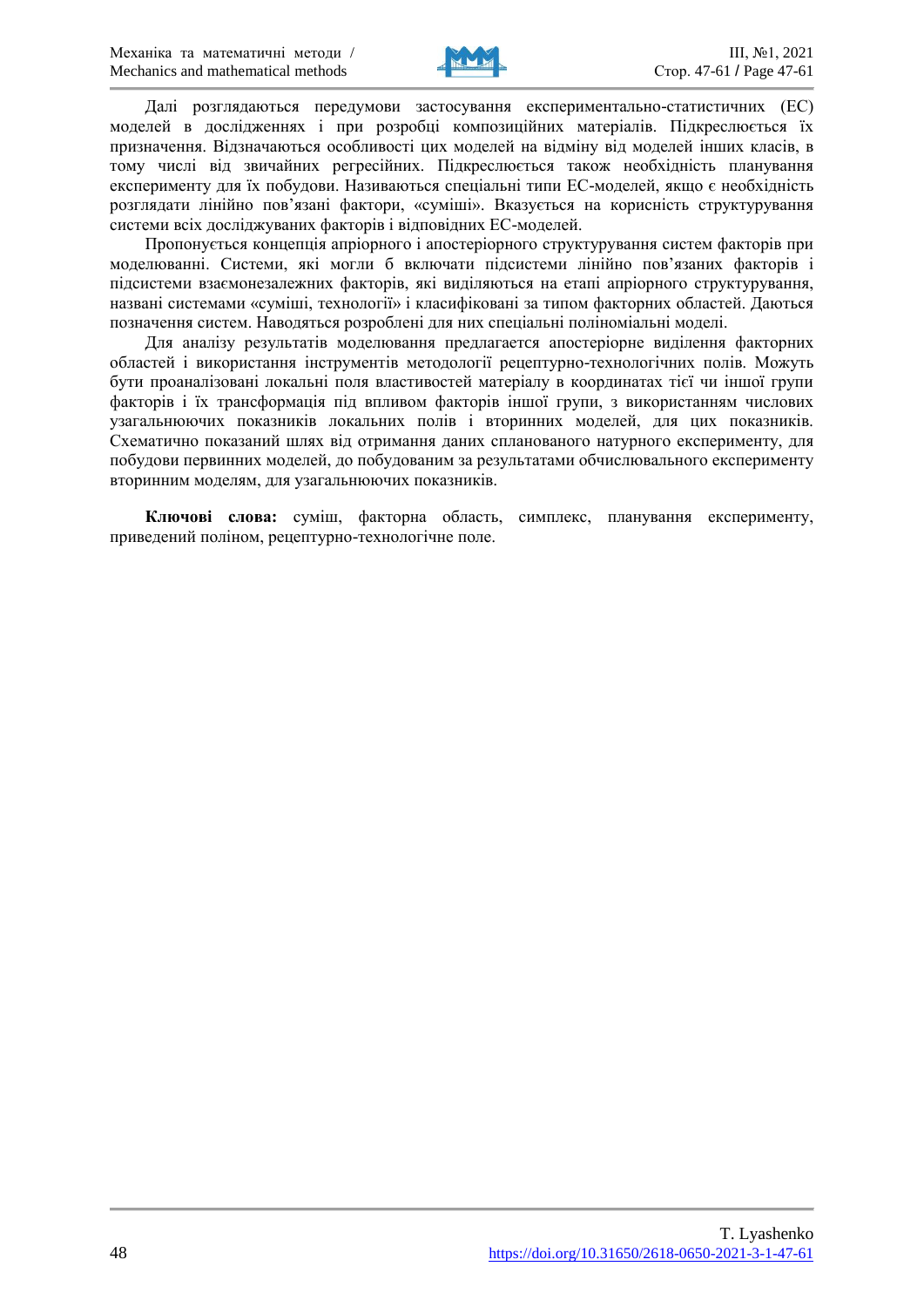

#### **1 INTRODUCTION**

The most studies in modern materials science aim at creating high grade materials that best serve exactly what they are designed for. In this sense, probably, they are called High Performance Materials [1-3]. They can provide high strength, weight reduction, cleanliness for high purity applications, high-temperature capability, materials processing efficiency, corrosion resistance, multi-functionality, long or short life and good utilization, reliability, durability, saving resources, and so on. This material might be high-strength concrete for bridge structures, but also a low-strength fast-setting mortar for short-term mine rock anchorage. The high performance materials and composite materials as their special class have been included into the list of the top 20 engineering achievements of the 20th century [4].

To create building composites that serve their purposes in the fullest measure more and more multi-component components are used (binder systems, complex admixtures, polyfractional fillers, hybrid fibres, etc.). The "nested" multicomponent is characteristic. This is testified by great number of books and papers, for instance, by these ones [5-7]. To provide desirable properties of such composites at various stages of their life (mix, forming structures, hardened composite, degrading material that should be utilised) one has to analyse quantitatively the relations of the properties with multi-component composition and process (CP) parameters (including operational conditions).

The CP-parameters, the levels of which can be set, present the vector of CP-factors,  $\mathbf{x} = (x_1, \dots, x_k)$ . Criteria of material behavior (*Y*, generally called properties) are technological and structural characteristics, functional properties, other quality criteria, and any other responses (including resources and costs) to variations of controllable inputs *x*. The levels of criteria *Y*, which characterise the material structure response to controllable effects of  $x$ , provide the information for forming desirable structures through certain values of CP-factors. And, of course, to determine these values one needs mathematical models of the relations between factors x and criteria *Y*, in order to analyse these relations and to "lay the quality" in design of the material (composition and modes, which would provide specified or improved levels of the properties).

## **2 ANALYSIS OF LITERATURE DATA AND TARGET SETTING**

The typology of mathematical models in building materials science, by their origin [8, 9], comprises mathematical physics equations (important as a priori knowledge at any modelling), conceptual models, virtual models (simulations of materials structures and artificial neural networks), and experimental-statistical (ES) models. The coefficients (constants) in fundamental equations and in analytical expressions of the concepts are related to the fixed composition and modes, not to dependencies on them. The models simulating structures, in particular those that emerge with hydration [10-12], alone do not allow the levels of operational properties to be predicted, of the composite that should be designed [13, 14]. To do this, in particular, to calculate the diffusivity [15] or strength [10], the conceptual or regression models are invoked.

ES-models are widely used when studying and developing building composites, evidently since they are the ones that can connect directly the properties (not only structural and operational characteristics, but coefficients of fundamental and conceptual equations and the estimates got on simulated structures as well) with multicomponent composition and processes parameters.

The term "Experimental-Statistical Modelling" (ESM) has been put forward by V. A. Voznesensky [16, p. 32]. The development of ESM, even before the appearance of this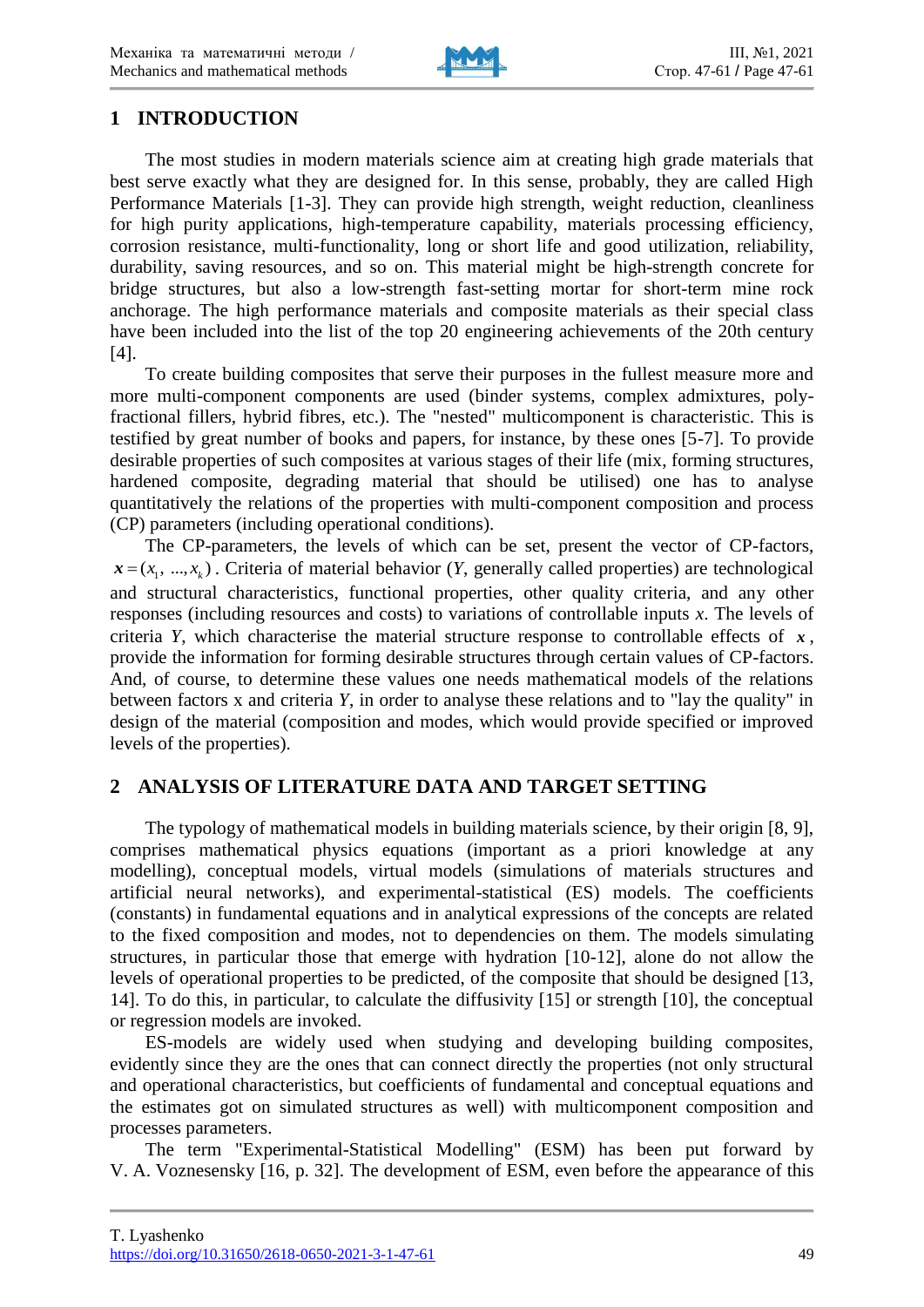

term, and of its content definition [8, 16, 17], were aimed at overcoming the blackness of the "black box" [18, 19] (the origin of ESM from which can be traced back). With ESM, the black box is already lighter and more transparent. The models are no longer black box models, but, say, of gray one. ES-models are assumed to be built on the base of the best possible information, namely, on a priori knowledge and on results of the designed reasonable experiment. The statement of the problem (the purposes and possibilities) should be defined on the base of system approach and of a priori physical-chemical, technological, and other knowledge, at "pre-design of experiment" stage. Defined should be: the components of material, the intervals of their dosages and the ranges of processes parameters to be varied in the experiment (the factor region  $\Omega_{\chi}$ ), hypothetical kinds of the models  $Y(x)$  to be obtained (taking into account a priori information on effects of CP-factors), other conditions. And then the ES-models, mathematical descriptions of the relationships between factors  $x$  and criteria *Y*, as a rule, in the form of polynomials, are built (with least squares method followed by statistical analysis), on results of carried out designed experiment.

Design of experiment (DOE) is not only a formalized way to maximize the amount of information received with limited resources, which allows one to characterize both the individual and joint influence of the CP-factors  $x$  on the responses  $Y$ , with the highest possible accuracy. This is the philosophy and logic of research [20], the core of the experiment strategy [16, 21].

The equation (1) presents the general form of ES-model (linear in parameters, non-linear in factors).

$$
Y(\boldsymbol{x}) = \sum_{l=1}^{L} b_l f_l(\boldsymbol{x}), \qquad (1)
$$

where  $f_i(x)$  are linearly independent, basis functions (as a rule, degrees of *x*); in particular, the most often used are the  $2<sup>nd</sup>$  order polynomials (2).

$$
Y(\mathbf{x}) = b_0 + \sum_i b_i x_i + \sum_i b_{ii} x_i^2 + \sum_{i < j} b_{ij} x_i x_j \,. \tag{2}
$$

These are not just regression models (sometimes referred to as ES-models, thus discrediting the latter). The use of the dimensionless variables (most often normalised to  $-1 \le x_i \le +1$ , instead of dimensional  $X_i$ ,  $X_{i,min} \le X_i \le X_{i,max}$ ) gives clear physical sense to coefficients of ES-model, having dimension of the criterion *Y* they evaluate, and ensures acceptable calculation errors.

When studying multicomponent disperse systems, the building composites among them, the system of factors under study or some of them (factor subsystem) can present the "mixture". This is when as the factors the portions (from 0 to 1) of the components forming the mixture (1 in a sum) should be considered. It can be the mixture of fractions of the grains of several size or different minerals, or the portions of the components in complex chemical admixtures, etc.

In these cases of linearly related factors the special kinds of polynomials and corresponding experiment designs are used  $[22-26]$ . The  $1<sup>st</sup>$  such models and designs were proposed by H. Sheffe: simplex-lattice design and reduced polynomial [22], simplex-centroid design and the products of designs in case of both linearly related and independent factors [23]. The reduced polynomials for the last case were given in works [25, 27, 28] (with algorithm of the synthesis of the designs in [27]). Put forward were also the reduced polynomials for the systems with two mixtures [28] (the application of this model and synthesised design were presented in [16]) and for the systems with two mixtures and mutually independent factors (presented and applied in [8]).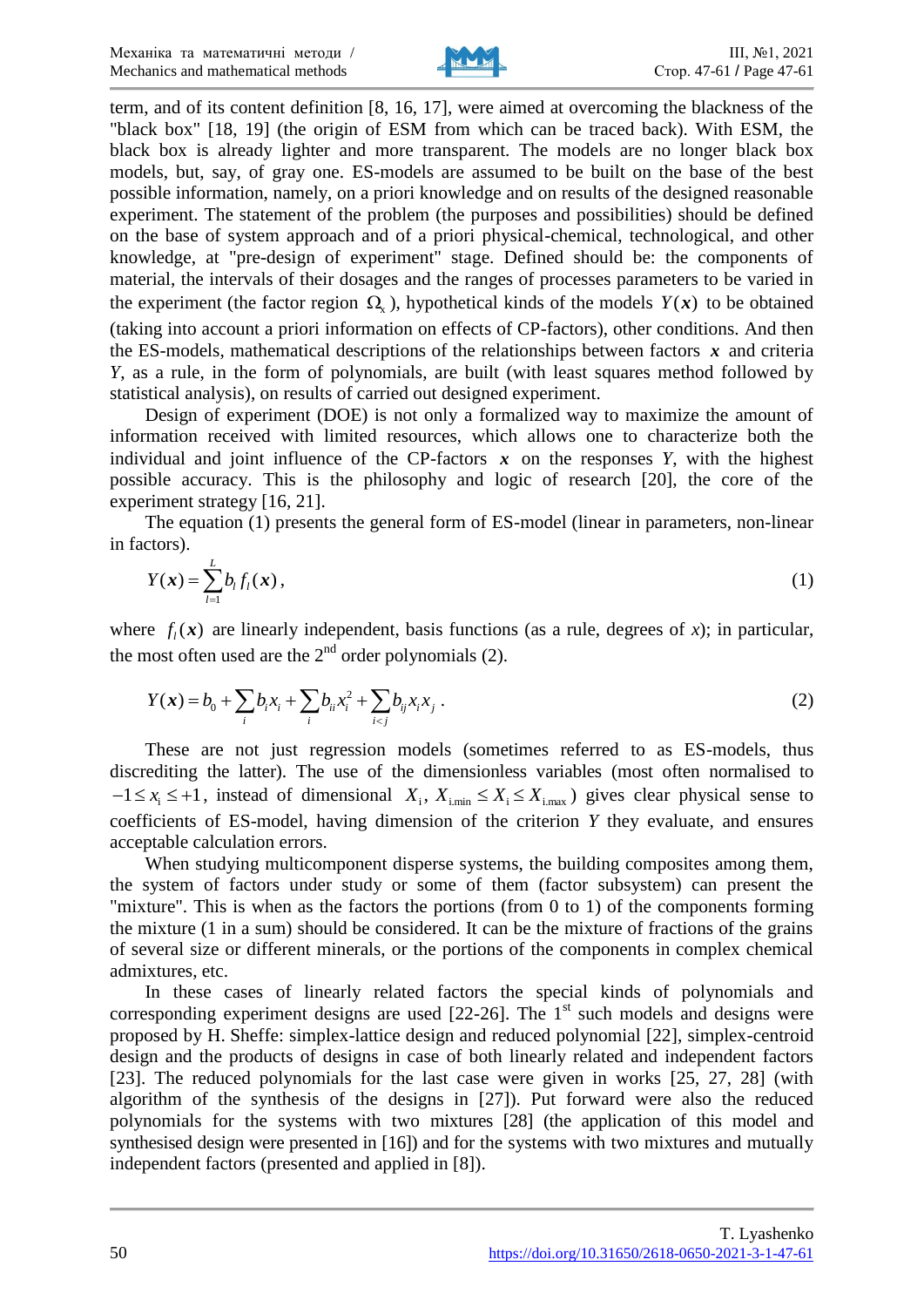

Nowadays ESM is the developed methodology of researches [8, 9, 17]. Some of its elements intersect with those of the "response surface methodology" [29, 30]. But for ESM, it is important not only and not so much to build good models. ES modelling is aimed at extracting as much information as possible from the models, in which data of the experiments (of both natural or computational) are convoluted. For ESM, it is not so much the models as such that are important, but the tasks that can be solved with their help, including in tandem with fundamental and structural-simulation models.

Of course, the polynomial form does not contribute to explanation of mechanisms of the material behavior, to conclusions and projections of a general nature. The "richness of reality" hidden in ES-models and the knowledge that they can potentially contain may be lost.

Decomposition of factors system (the allocation of subsystems in accordance with factor nature, character, and the degree of influence on the properties) and the use of the corresponding structured ES-models could reduce the losses, could help to extract from the models, more fully, the information that is folded in them. Allocating the influence of factor subsystems and their synergism could mitigate to some extend the contradiction between the "simplicity" of the integral polynomial model and the structural complexity of the object (composite material).

#### **3 PURPOSE AND OBJECTIVES OF RESEARCH**

The purpose of this article is to generalize and to promote the "structuring approach" to solving the tasks of building materials science with the help of ES-models.

The generalization implies some classification of the systems under consideration and of ES-models that would describe them. The "structuring" suggests this, firstly, at the stage of formulating the tasks to be solved (a priory, before the experiment, before building the models on experiment results). Secondly, at the stage of solving the tasks (a posteriori, after the experiment, using the models already obtained on its results).

## **4 RESULTS**

**A priori structuring.** Decomposition of factors system should begin with meaningful (technological) statement of the problem of research and development of composite material. CP-factors are divided into subsystems, first of all, in accordance with the nature and degree of their influence on the structure and the properties of the material. These can be: a group of factors that define the properties of the matrix (water-binder ratio, concentration of additives, etc.); factors that set the amount of filler and its dispersion and (or) mineral composition; the composition of the complex admixture; process modes (temperature at different stages of the process, pressure in autoclave, etc.); operational factors that condition the aggressiveness of the environment; a set of factors from different such groups, to variation of which (according a priori data) the responses *Y* are most or least sensitive; and so on.

When passing to mathematical descriptions, corresponded to factor subsystems identified at the stage of the technological statement of the problem can be different types of the domains in the factor space. According to these types of factor domains the factor systems and their constituent subsystems have been named and designated.

"**Technology**", *T*, is the system (subsystem) of mutually independent factors.

 $T_p$  includes p factors. The domain of factor space corresponding to  $T_p$  is p-dimensional cube (line segment, square, cube...) of mutually independent normalized factors  $x_i, -1 \le x_i \le +1, x = (x_1, x_2, ..., x_i, ..., x_n) \in \Omega$ .

These can be both formulation factors (for example, dosage of additive relative to the content of the base component) and parameters of production and operation processes.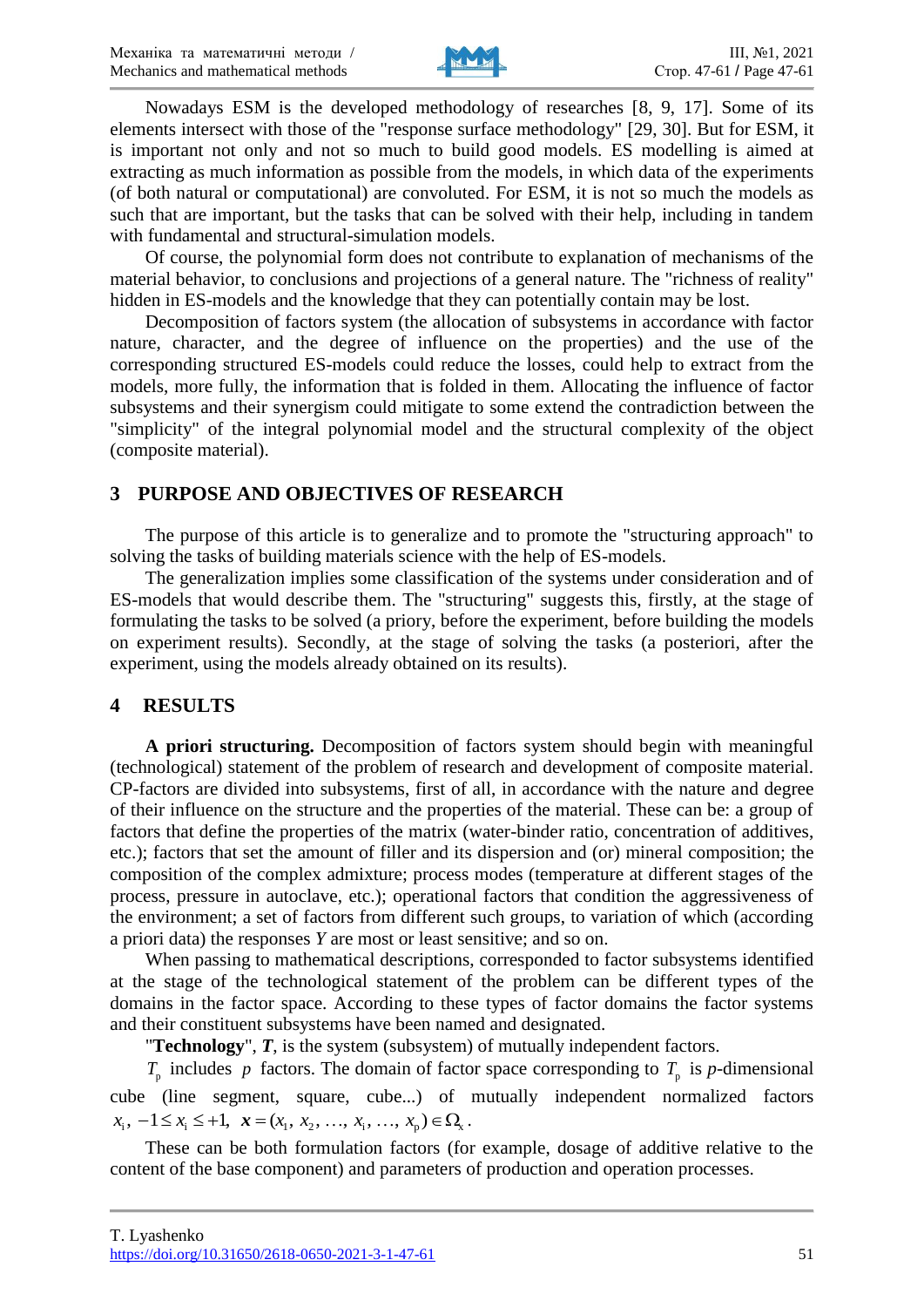



**Fig. 1.** The display of the 2<sup>nd</sup> order 5 factors design of experiment in system  $T_1T_2T_2$  factor region

Several subsystems "technology" can be separated in  $T_p$  (specifically,  $T_{p1}$  and  $T_{p2}$ ,  $p_1 + p_2 = p$ , then it is,  $T_{p_1} T_{p_2}$ ). Structured image of such factor system can be used, in particular, just to show the points of experiment design (Fig. 1).

"Mixture",  $M$ , is the system (subsystem) of linearly related factors  $v_i$ , the portions of the components forming the mixture,  $0 \le v_i \le 1$ ,  $\sum v_i = 1$ ,  $v = (v_1, v_2, ..., v_i, ..., v_q) \in \Omega$ ,  $M_q$  is the mixture of q components. The domain  $\Omega$ , of factor space is  $(q-1)$ -dimensional simplex (segment, triangle, tetrahedron ...). There might be more than one mixture in the system, as mentioned above (*w* is used as the second designation). In particular, this could be  $M_{\text{qv}}M_{\text{qw}}$ .

In some cases [26], especially when the factor domain is a limited part of the simplex, it may be advisable to use, instead of *v* or *w*, the mutually independent variables *x* (specifically, the dosages of the components relative to the one that is necessarily present in the mixture, i.e., *T*-factors).

Factor domains and subdomains can be parts of cubes and of simplices cut out by additional constraints on *v*, *w*, and *x* (for example, shown in [17]), as well as prisms and other products of the whole and bounded cubes and simplices.

The features of the factor space in problems of materials development may lead to consideration of the systems "mixtures, technologies – properties", for which the generalized designation *MsTsQ* can be used, where *Q* denotes the *quality*, defined by a set of material properties (of criteria *Y*).

The system of factors "mixtures, technologies"  $(MsTs)$  generalizes practically all combinations (considered in building materials science) of linearly related and mutually independent variables, which could be included in ES-model.

In most specific studies of building composite materials, it is not reasonable to include in consideration more than 7 factors, more than 2 "mixtures", and more than two *T*-subsystems when designing certain experiment and meaning subsequent analysis of its results (in some cases it could be 8 [31] and 9 [32] factors and more than 2 technological subsystems).

The vector of the factors in  $M_{qv}M_{qw}T_{p1}T_{p2}Q$  can be written as  $z = (v, w, (x_1, x_2)) \in \Omega_z$ . The structured factor region  $\Omega$ <sub>z</sub> may be written as the Cartesian product of the corresponding subregions,  $\Omega_z = \Omega_v \otimes \Omega_w \otimes (\Omega_{x1} \otimes \Omega_{x2})$ . In particular, for  $z = (v_1, v_2, v_3, x_1, x_2)$  the region  $\Omega_z$  is a set of points of the mixture triangle at each point of the square of mutually independent factors (and vice versa).

Given in Tables 1 and 2 are the designations for a number of typical factor systems "mixtures, technologies" and variants of displaying the corresponding factor regions ("inverse" mappings are meant too, in particular, "squares on triangle" in addition to "triangles on square").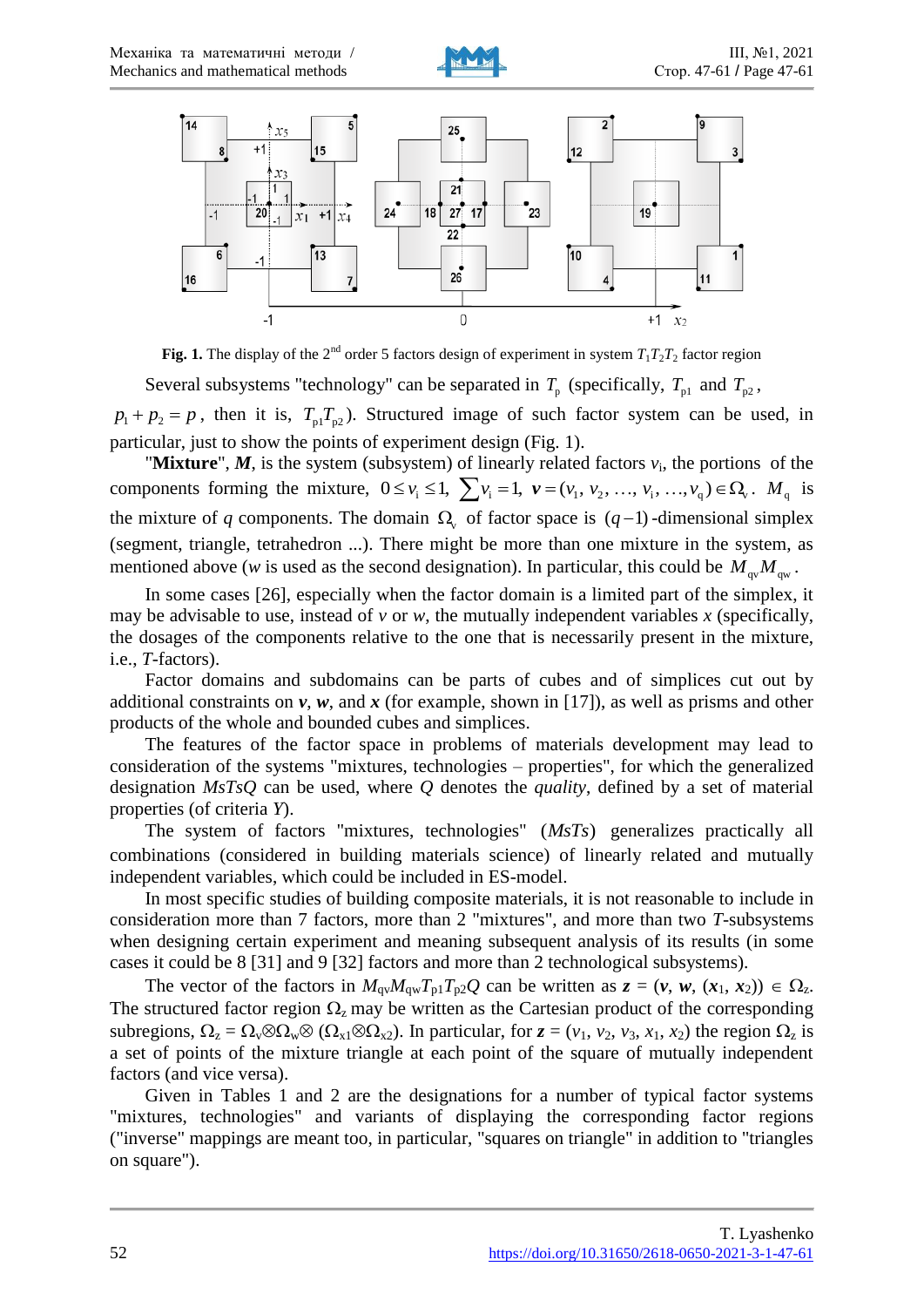

Corresponded to structured systems of the factors are the structured forms of ES-models. Given below are the types of ES-models for "Mixtures, Technologies – Properties" systems. For a number of representatives of those systems the models written in structured form are shown, not the long trains of polynomial terms, but the blocks of them related to certain factor subsystems and synergetic effects.

#### **Table 1**

| Factors system                          | Designation                                                          | Number of factors $k = (p = p_1 + p_2) + q_v + q_w$ |                                         |                                                                |  |
|-----------------------------------------|----------------------------------------------------------------------|-----------------------------------------------------|-----------------------------------------|----------------------------------------------------------------|--|
|                                         |                                                                      | $\overline{2}$                                      | 3                                       | $\overline{4}$                                                 |  |
| «Mixture»                               | $\mathbf{z}$                                                         | $M_2$<br>Segment $(-)$                              | $M_3$<br>Triangle $(\Delta)$            | $M_4$<br>Tetrahedron                                           |  |
| «Technology»                            | $\vdash$                                                             | $T_2$ Square ( $\square$ )                          | $T_3$ Cube                              |                                                                |  |
| «Mixture,<br>Mixture»                   | $\mathbf{M}_{\mathbf{q}\mathbf{v}}\mathbf{M}_{\mathbf{q}\mathbf{w}}$ |                                                     |                                         | $M_2M_2$<br>$\leftarrow$ on $-$ »                              |  |
| «Mixture,<br>Technology»                | ZД                                                                   |                                                     | $M_2T_1$<br>$\leftarrow$ on $-$ »       | $M_3T_1$<br>« $\Delta$ on $-$ »<br>(triangular prism)          |  |
| «Technology,<br>Technology»             | $T_{\rm pl}T_{\rm p2}$                                               | $T_1T_1$<br>« $-$ on $-$ »                          | $T_2T_1$<br>« $\Box$ on $\rightarrow$ » | $T_2T_2$ , « $\square$ on $\square$ »<br>«Cubes on $-$ »       |  |
| «Mixture,<br>Technology,<br>Technology» | $\mathbf{MT}_{p1}\mathbf{T}_{p2}$                                    |                                                     |                                         | $M_2T_1T_1$<br>«rectangles<br>and $\square$ on $\rightarrow$ » |  |

Designations of factor systems with variants of displaying the domains of 2-4 factors.

For  $T_{p1}T_{p2}Q$  systems these are the ordinary polynomial  $P(x)$  written in blocks corresponding to individual subsystems and their synergies, like the one of the  $2<sup>nd</sup>$  order (3), for  $T_2T_2$ .

| $Y(x) = b_0$ | $+ b_1x_1 + b_{11}x_1^2 + b_{12}x_1x_2$<br>$+ b_2 x_2 + b_{22} x_2^2$<br>[a] | + $b_{13}x_1x_3$<br>$+ b_{14}x_1x_4$         |  |
|--------------|------------------------------------------------------------------------------|----------------------------------------------|--|
|              | $+ b_3x_3 + b_{33}x_3^2 + b_{12}x_1x_2$<br>$+ b_4x_4 + b_{44}x_4^2$<br>(b)   | $+ b_{23}x_{2}x_{3}$<br>+ $b_{24}x_2x_4$ (c) |  |

The free term  $b_0$  presents the level of Y at medium values of all x, equal to zero, at the center of the experiment. Block (a) evaluates the effects of one group of factors (let it be matrix factors, dosages of admixtures) at central values of the factors from another group (quantity and specific surface of filler, for instance). The effects of those from another group at central values of the  $1<sup>st</sup>$  group factors are presented in block (b). Block (c) evaluates the synergism (antagonism) of the factors from different groups.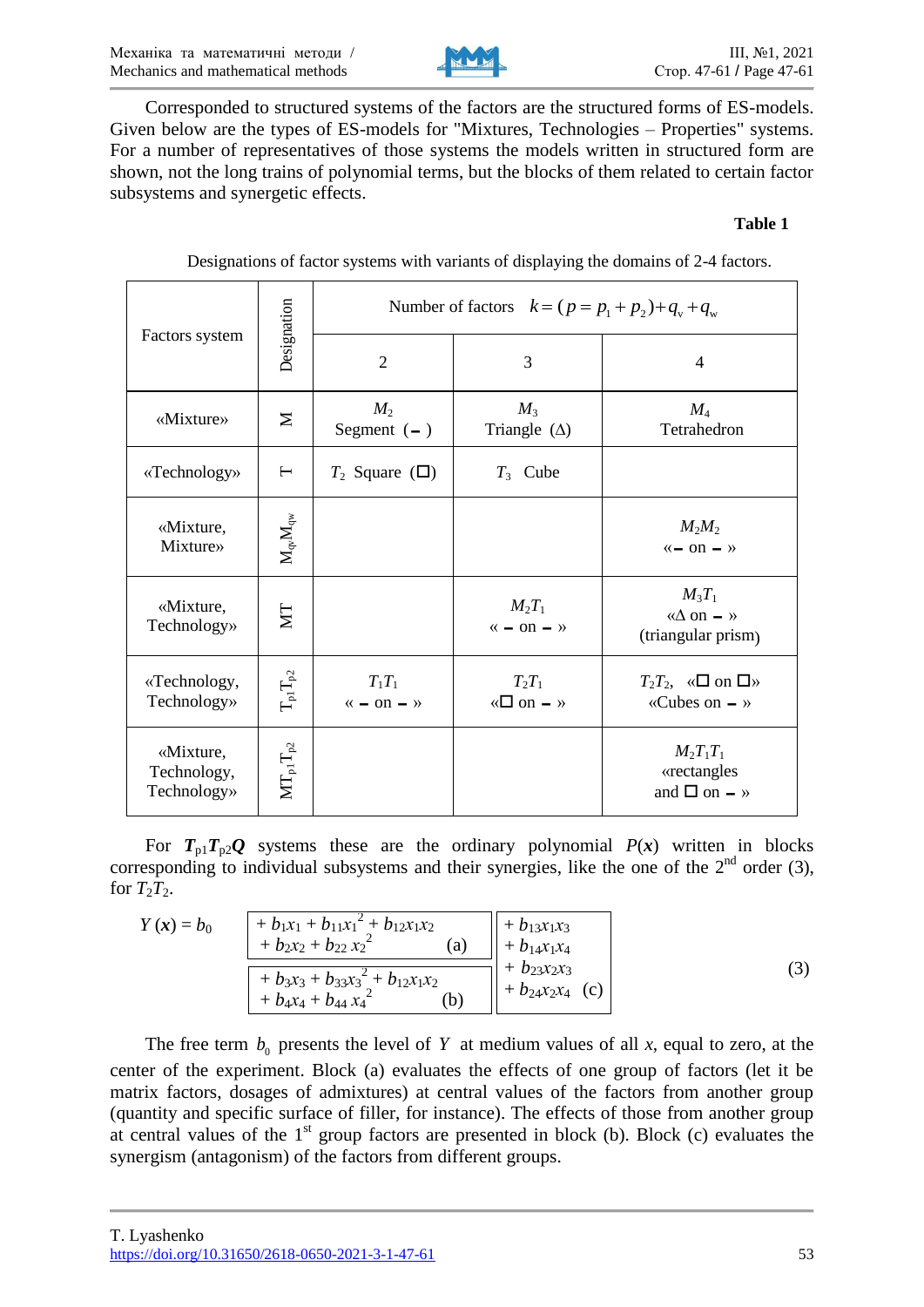

To describe the systems  $M_qT_pQ$ , with factor region  $\Omega_v \otimes \Omega_x$  (simplices on cube and vice versa), the reduced polynomials,  $P_r(v, x)$ , can be used. Incomplete 3<sup>rd</sup> degree polynomial (4) and polynomial of the 3rd degree (5) are shown below (the higher degree would not be reasonable). The usual polynomial of  $k = q + p$  variables is reduced to this form by substituting equalities in it following from the linear relation of  $q$  factors. The model (5) contains  $C_{q+p+2}^3$  terms and coefficients. The terms in its 1<sup>st</sup> line present Sheffe reduced polynomials (of the  $1<sup>st</sup>$ , then of the  $2<sup>nd</sup>$  order, incomplete of  $3<sup>rd</sup>$  degree, and of  $3<sup>rd</sup>$  degree).

**Table 2**

| Factors system                          | Designation                                                          | Number of factors $k = (p = p_1 + p_2) + q_v + q_w$                                   |                                                                                 |                                                                                                                                    |  |
|-----------------------------------------|----------------------------------------------------------------------|---------------------------------------------------------------------------------------|---------------------------------------------------------------------------------|------------------------------------------------------------------------------------------------------------------------------------|--|
|                                         |                                                                      | 5                                                                                     | 6                                                                               | $\overline{7}$                                                                                                                     |  |
| «Mixture, Mixture»                      | $\mathbf{M}_{\mathbf{q}\mathbf{v}}\mathbf{M}_{\mathbf{q}\mathbf{w}}$ | $M_3M_2$<br>« $\Delta$ on $-$ »                                                       | $M_3M_3$<br>« $\Delta$ on $\Delta$ »                                            | $M_4M_3$<br>«Tetrahedrons<br>on $\Delta$ »                                                                                         |  |
| «Mixture,<br>Technology»                | ZИ                                                                   | $M_4T_1$<br>«Tetrahedrons on<br>$\rightarrow$<br>$M_3T_2$ , « $\Delta$ on $\square$ » | $M_4T_2$<br>«Tetrahedrons<br>on $\square$ »<br>$\langle \Delta$ on prism»       | $M_4T_3$<br>«Tetrahedrons<br>on cube»                                                                                              |  |
| «Technology,<br>Technology»             | $T_{\rm pl}T_{\rm p2}$                                               | $T_3T_2$<br>«Cubes on $\Box$ »                                                        | $T_2T_1$<br>« $\Box$ on $\rightarrow$ »                                         | $T_2T_2$ , « $\square$ on $\square$ »<br>«Cubes on $-$ »                                                                           |  |
| «Mixture,<br>Mixture,<br>Technology»    | $\rm M_{\rm qv}M_{\rm qw}T$                                          | $M_2M_2T_1$<br>$\kappa \Box$ and<br>rectangles on $-$ »                               | $M_3M_2T_1$<br>«Triangular prisms<br>on $-$ »<br>$\langle \Delta$ on rectangle» | $M_3M_3T_1$<br>«Triangular prisms on $\Delta$ »<br>$M_3M_2T_2$<br>«Triangular prisms on $\square$ »<br>$\langle \Delta$ on prisms» |  |
| «Mixture,<br>Technology,<br>Technology» | $MT_{p1}T_{p2}$                                                      | $M_3T_1T_1$<br>«triangular prisms on<br>$\rightarrow$ », « $\Delta$ on $\square$ »    | $M_3T_1T_2$<br>«triangular prisms on<br>П»<br>$\langle \Delta$ on cube»         | $M_3T_2T_2$ , $M_4T_1T_2$<br>$\langle \Delta \rangle$ and tetrahedrons on $\Box$ .<br>$-$ , cube $\rightarrow$                     |  |

$$
Y(\nu, x) = \sum_{i=1}^{q} A_{i} \nu_{i} + \sum_{j>i=1}^{q} A_{ij} \nu_{i} \nu_{j} + \sum_{i\n
$$
Y(\nu, x) = \sum_{i=1}^{q} A_{i} \nu_{i} + \sum_{j>i=1}^{q} A_{ij} \nu_{i} \nu_{j} + \sum_{i\n
$$
(5)
$$
$$
$$

Coefficients *A* correspond to those in Sheffe polynomial, describing the system *MQ* at  $x = 0$ . *A*<sub>i</sub> defines the level of *Y* at the center of  $\Omega_x$  when only *i*-th component is in the mixture.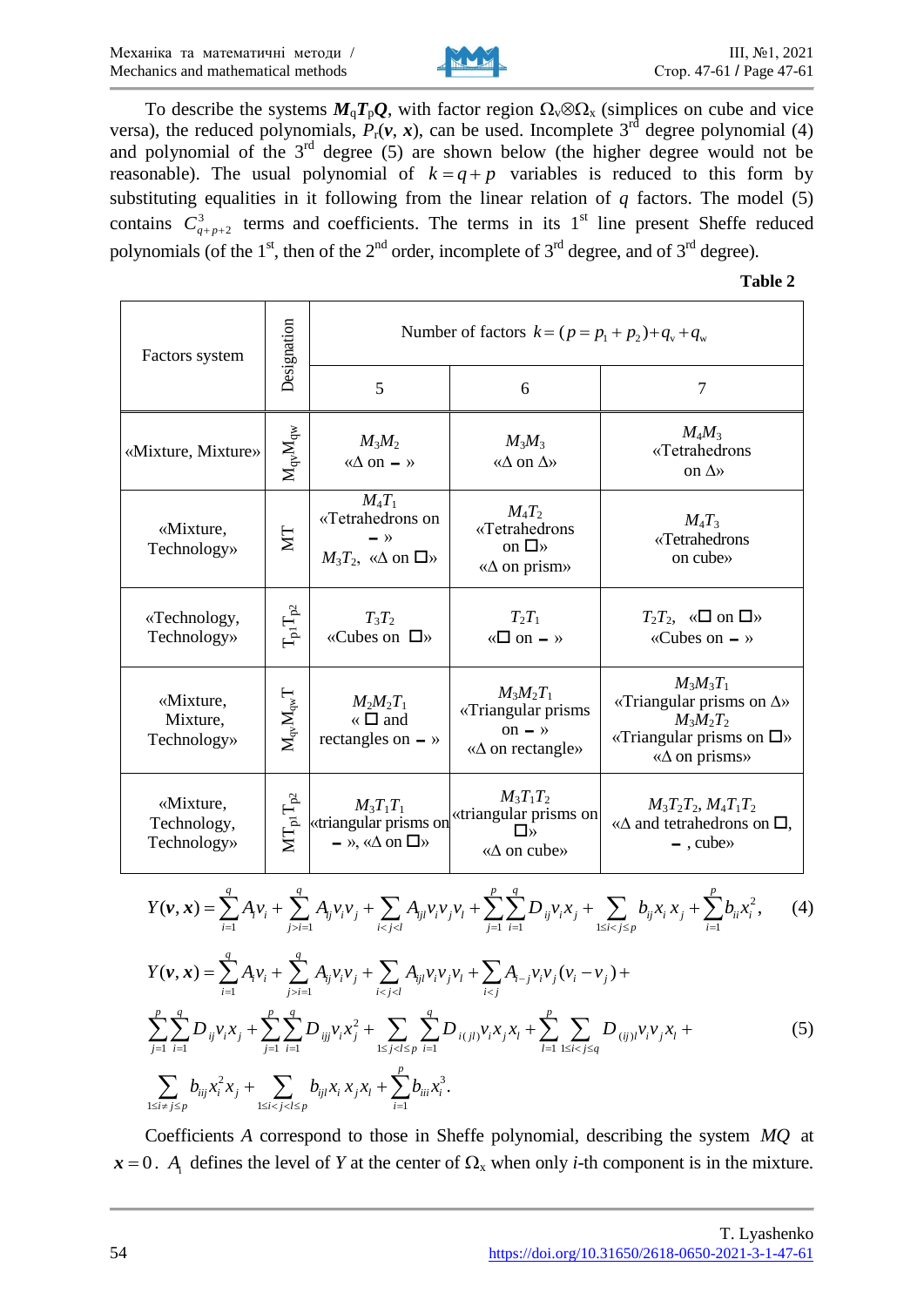

Other *A* characterize the nonlinearity of the property changing with mixing the components. Coefficients *D* and *b* define the variation of *A* with *x* varying.

The equation (6) presents the  $2<sup>nd</sup>$  order model for the system  $M_3T_1Q$  written in structured form.

$$
Y(\nu_1, \nu_2, \nu_3, x) = A_1 \nu_1 + A_{12} \nu_1 \nu_2 + A_{13} \nu_1 \nu_3 + A_{23} \nu_2 \nu_3 + A_{23} \nu_2 \nu_3 + B_2 \nu_3 \nu_4 + D_3 \nu_3 x + D_3 \nu_3 x
$$
\n(6)

The analysis of a priori data may not allow to put forward a hypothesis about the relation between *Y* and  $z = (v, x)$  corresponding to the reduced polynomial, for example, about the absence of the effects  $v_i v_j x$ , as in (6). Then one can use as ES models the products of ordinary and reduced polynomials for individual subsystems, if it would be possible to carry out a costly experiment to estimate a large number of coefficients and high-order effects (many of which may turn out to be insignificant).

In models-products, each of the model coefficients for one of the subsystems can be written as a function of the factors of the other subsystem. In particular,  $Y(v, x)$  can be expressed by the product (7) of the reduced Sheffe polynomial and an ordinary polynomial, where *i* and *j* are the indices of effects, of the basis functions *f*, in models-multipliers.

$$
Y(\mathbf{v}, \mathbf{x}) = P_{\mathrm{r}}(\mathbf{v}) \times P(\mathbf{x}) = \sum \Big\{ A_{\mathrm{j}} = \Big[ \sum b_{\mathrm{ij}} \cdot f_{\mathrm{i}}(\mathbf{x}) \Big] \Big\} \cdot f_{\mathrm{j}}(\mathbf{v}). \tag{7}
$$

In particular, the product of second-order polynomials (Scheffe and usual) for the *M*3*T*1*Q* system can be written in the form (8) or (9).

$$
Y(\nu_1, \nu_2, \nu_3, x) = (b_{0.1} + b_{1.1}x + b_{11.1}x^2) \cdot \nu_1
$$
  
+  $(b_{0.2} + b_{1.2}x + b_{11.2}x^2) \cdot \nu_2$   
+  $(b_{0.3} + b_{1.3}x + b_{11.3}x^2) \cdot \nu_3$   
+ ...  
+  $(b_{0.23} + b_{1.23}x + b_{11.23}x^2),$   

$$
Y(\nu_1, \nu_2, \nu_3, x) = (A_{1.0}\nu_1 + A_{2.0}\nu_2 + A_{3.0}\nu_3 + A_{12.0}\nu_1\nu_2 + A_{13.0}\nu_1\nu_3 + A_{23.0}\nu_2\nu_3)
$$
  
+  $(A_{1.1}\nu_1 + A_{2.1}\nu_2 + A_{3.1}\nu_3 + A_{12.1}\nu_1\nu_2 + A_{13.1}\nu_1\nu_3 + A_{23.1}\nu_2\nu_3) \cdot x$   
+  $(A_{1.1}\nu_1 + A_{2.11}\nu_2 + A_{3.11}\nu_3 + A_{12.11}\nu_1\nu_2 + A_{13.11}\nu_1\nu_3 + A_{23.11}\nu_2\nu_3) \cdot x^2.$  (9)

To evaluate all 18 coefficients of the model (8, 9), at least 18 trials (in points of experiment design) are required. The model (6) needs minimum 10 trials to estimate its coefficients, but is unable to evaluate the relation of synergy within the mixture with the level of "technological" factor.

The reduced polynomials  $P_r(v, w)$ , for the system  $M_{qv}M_{qw}Q$  (and factor regions  $\Omega_{\rm v}\otimes\Omega_{\rm w}$ ), the functions of two groups of linearly dependent variables, have been also put forward. The models of the  $2<sup>nd</sup>$  and  $3<sup>rd</sup>$  order have the form (10) and (11) respectively and contain  $C_{qv+qw+n-2}^n$  coefficients (*n* is the order of polynomial).

$$
Y(\nu, w) = \sum_{1 \le i < j \le q\nu} A_{ij} v_i v_j + \sum_{1 \le i < j \le q\nu} B_{ij} w_i w_j + \sum_{i=1}^{q\nu} \sum_{j=1}^{q\nu} C_{ij} v_i w_j , \qquad (10)
$$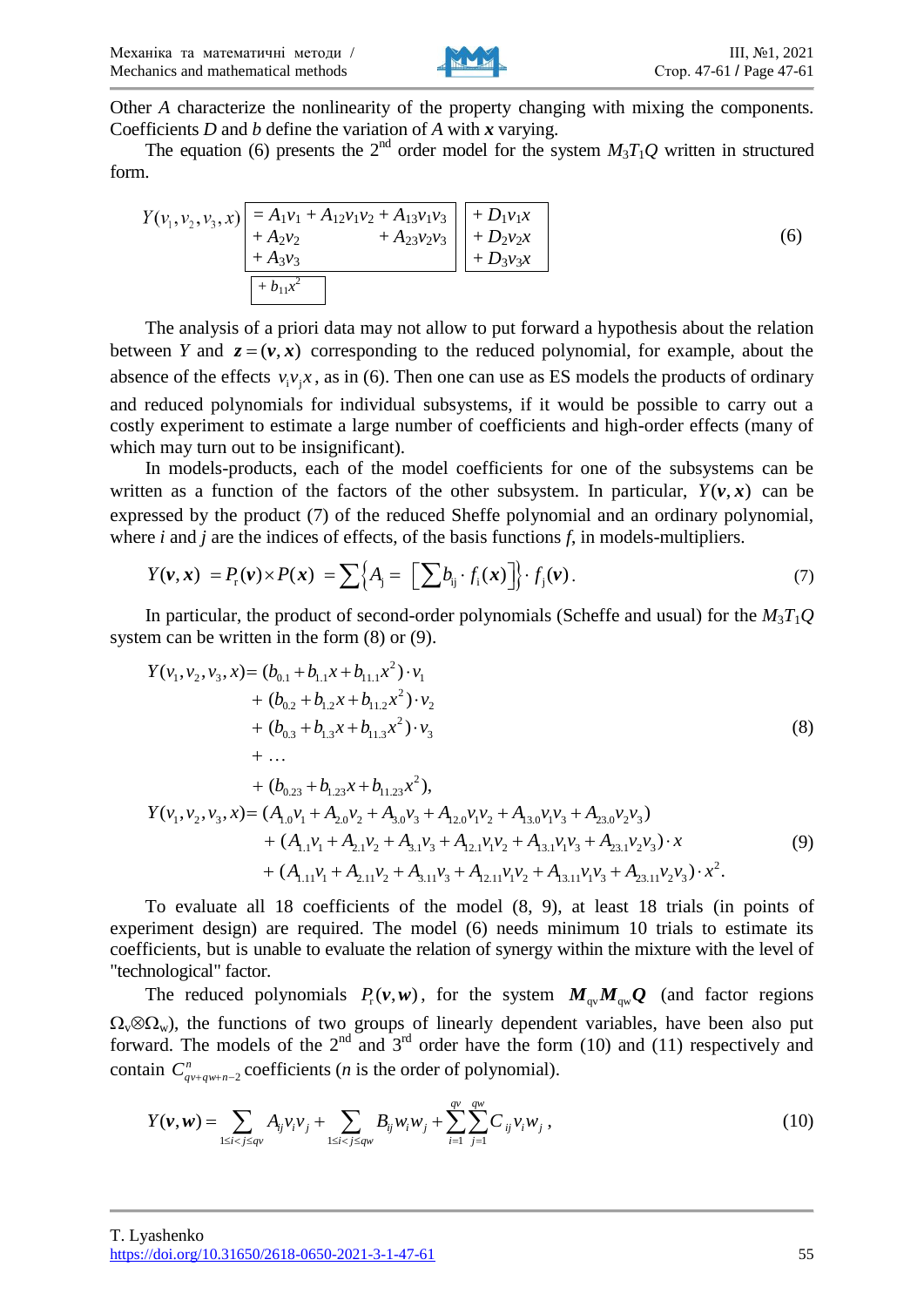Механіка та математичні методи / Mechanics and mathematical methods



$$
Y(\nu, w) = \sum_{1 \le i < j < l \le qv} A_{ijl} v_i v_j v_l + \sum_{1 \le i < j \le qv} A_{i-j} v_i v_j (v_i - v_j)
$$
  
+ 
$$
\sum_{1 \le i < j < l \le qw} B_{ij} w_i w_j w_l + \sum_{1 \le i < j \le qv} B_{i-j} w_i w_j (w_i - w_j)
$$
  
+ 
$$
\sum_{i=1}^{qv} \sum_{j=1}^{qw} C_{ij} v_i w_j + \sum_{1 \le i < j \le qv} \sum_{l=1}^{qw} C_{(ij)l} v_i v_j w_l + \sum_{l=1}^{qv} \sum_{1 \le j < l \le qw} C_{i(jl)} v_i w_j w_l.
$$
 (11)

One needs sufficiently less experiment trials to build such models than to estimate the coefficients of the product of two Sheffe polynomials. In particular, if  $q_y = q_w = 3$  the production of two  $2<sup>nd</sup>$  degree multipliers contains 36 terms, while reduced polynomial (12) only 15, providing the decrease in resource consumption by 2.4 times, with saturated design of the experiment.

$$
Y(\nu_1, \nu_2, \nu_3, w_1, w_2, w_3) = A_{12} \nu_1 \nu_2 + A_{13} \nu_1 \nu_3 + A_{23} \nu_2 \nu_3
$$
  
+  $B_{12} w_1 w_2 + B_{13} w_1 w_3 + B_{23} w_2 w_3$   
+  $C_{11} \nu_1 w_1 + C_{12} \nu_1 w_2 + C_{13} \nu_1 w_3$   
+  $C_{21} \nu_2 w_1 + C_{22} \nu_2 w_2 + C_{23} \nu_2 w_3$   
+  $C_{31} \nu_3 w_1 + C_{32} \nu_3 w_2 + C_{13} \nu_3 w_3$ . (12)

The coefficients *A* and *B* in (10-12) characterize the nonlinearity in changing material property when mixing the components independently in two mixtures. Coefficients *C*ij correspond to the levels of  $Y$  when present in the  $1<sup>st</sup>$  mixture is only the  $i$ -th component and only the *j*-th is in the  $2<sup>nd</sup>$  mixture.  $C_{ijl}$  in (11) account for nonlinearity of mixing the components in one of the mixtures for the "pure" components in another. For instance, such parameter might evaluate the effect of mixing "short" and "long" fibres when only high specific surface component is in the filler.

The reduced incomplete  $3<sup>rd</sup>$  degree polynomials (12, 13) have been obtained for the systems "mixtures, technologies – properties",  $M_{\text{qv}}M_{\text{qv}}T_{\text{p}}Q$  (with factor regions  $\Omega_{\rm v}\otimes\Omega_{\rm w}\otimes\Omega_{\rm x}$ ).

$$
Y(\mathbf{v}, \mathbf{w}, \mathbf{x}) = \sum_{j>i=1}^{qv} A_{ij} v_i v_j + \sum_{j>i=1}^{qv} B_{ij} w_i w_j + \sum_{i=1}^{qv} \sum_{j=1}^{qv} (C_{ij} + \sum_{l=1}^{p} R_{ijl} x_l) v_i w_j + \sum_{i=1}^{p} b_{ii} x_i^2 + \sum_{j>i=1}^{p} b_{ij} x_i x_j, (13)
$$
  

$$
Y(\mathbf{v}, \mathbf{w}, \mathbf{r}) - Y + \sum_{j=1}^{p} (\sum_{j=1}^{qv} P_{j} v_j) + \sum_{j=1}^{qv} Q_{j} w_j w_j) \mathbf{r}
$$
 (14)

$$
Y(\nu, w, x) = Y_{(13)} + \sum_{l=1}^{P} \left( \sum_{j>i=1}^{V} P_{ijl} v_i v_j + \sum_{j>i=1}^{V} Q_{ijl} w_i w_j \right) x_l.
$$
 (14)

Coefficients *R*, *P*, *Q* reflect a linear change in the corresponding parameters of *MMQ* models in dependence on  $x$ . When substituting the fixed values of certain factors in the models for  $M_{\rm qv}M_{\rm qv}T_{\rm p}Q$ , specifically in (14), all the types of models considered above are obtained, describing the systems that are simpler in structure and dimension.

**A posteriori structuring** helps to extract the information and the knowledge folded (hidden) in the ES-models obtained. Aimed at the same is the methodology of properties fields (of *Y* criteria) in coordinates of composition and processes parameters [9, 33], described by ES-models. The concepts and tools of composition-process fields methodology (the means of computational materials science) are helpful in realization of structuring approach.

In accordance with the ideology of DOE, all components of the vector *z* are included in ES-model. Such model describes the whole field  $Y(z)$ , in the domain  $\Omega_z$ , of all the factors under consideration. The structured model of the whole field  $Y(z = (z_{gr}, z_{ch}))$  represents also the variety of the local fields  $Y(z_{gr} / z_{ch})$ , in the coordinates of a particular group of gradient factors, forming the local fields ( $z_{gr} \in \Omega_{gr}$ , producing a gradient of *Y*), at certain values of a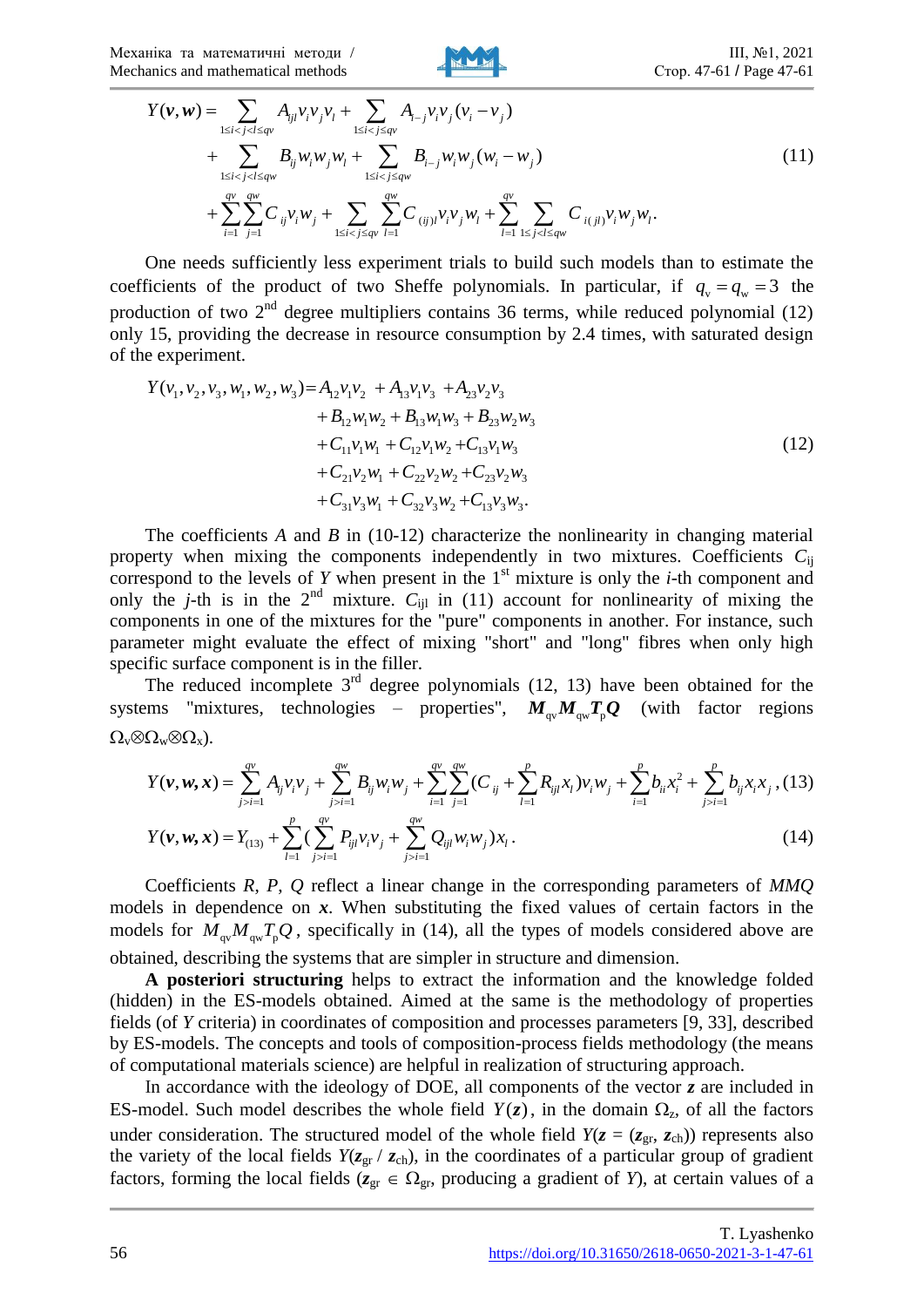

group of factors that could change them  $(z_{ch} \in \Omega_{ch})$ . Any useful combination of separating out of *z* the gradient factors and the changing factors can be considered. The transformation of  $Y(z_{\text{or}})$  under the influence of  $z_{\text{ch}}$  can be described.

The specific features of the whole and of the local fields are characterized (measured) by their generalizing indices  $(G_Y\{z\}, G_Y\{z_{gr}\})$ , numerical characteristics of distribution of *Y* level over the region of CP-factors). These could be the maximal and minimal levels of *Y*, the increments, the levels at some special points and their coordinates, etc. [9, 33], calculated (estimated) with ES-models.

By the estimates of  $G_Y$ { $z_{gr}$ } at fixed values of  $z_{ch}$ , the secondary ES-models (in relation to the primary ES-model, built on primary experimental data) can be obtained, describing the dependences of the generalizing indices of local fields on the factors  $x<sub>ch</sub>$  that change these fields.

The models for generalizing indices,  $G_Y\{z_{gr}\}(z_{ch})$ , are built on the estimates of  $G_Y\{z_{gr}\}$ calculated for the fields  $Y(z_{gr})$  at points  $z_{ch}$  of the designed computational (secondary, simulation) experiment (in  $\Omega_{ch}$  region, in accordance with the form of the secondary model).

In general, the path from obtaining real data on  $Y$  at  $N_1$  points of the design of real (natural) experiment to obtaining, by the results of  $N_2$  tests in designed computational experiment, the models that would express the features of the dependences of properties *Y* on CP-factors *z*, may be presented with the formal chain shown in Fig. 2.

The chain "natural experiment – secondary model" reflects the alternation of composing and decomposing (synthesis and analysis) of the description of the system under study when moving from the particular to the general. This is effective use of the "particular" when formulating a question to the nature (designed real experiment) – generalization in an attempt to get an answer (ES-model) – analysis, structuring when stating a new question (designed computational experiment), and at a higher level of knowledge – the new level of generalizing the empirical information (models for generalizing indices).

As a result, for each of the studied criteria *Y*, in addition to the whole primary ES-model, a material scientist-technologist has at his disposal a set of ES-models of a lower dimension – the models of local fields and secondary models for  $G_Y$  indices. The  $G_Y\{z_{\text{gr}}\}(z_{\text{ch}})$  model may be required for quantitative analysis of  $Y(z_{gr})$  transformations under the influence of  $z_{ch}$ , for controlling the local field through these factors, for its optimisation by one or another criterion  $G_Y\{z_{gr}\}.$ 

When analysing the results of the modelling it may be useful to compare the local fields  $Y(z_{gr})$  for "contrasting"  $z_{ch}$ , with the largest difference in properties over the range of change factors. Helpful for meaningful analysis are plots and maps (isolines, surfaces) of local fields at different levels of  $z<sub>ch</sub>$ . These are already widely used diagrams "squares on a square", "squares on a triangle", etc., often with displaying on the carrying figure (in  $z<sub>ch</sub>$  coordinates) the changes in the maximum and minimum levels of local fields, absolute and relative differences, and other generalizing indices [9, 33].



**Fig. 2**. The path "from experimental data to generalized descriptions"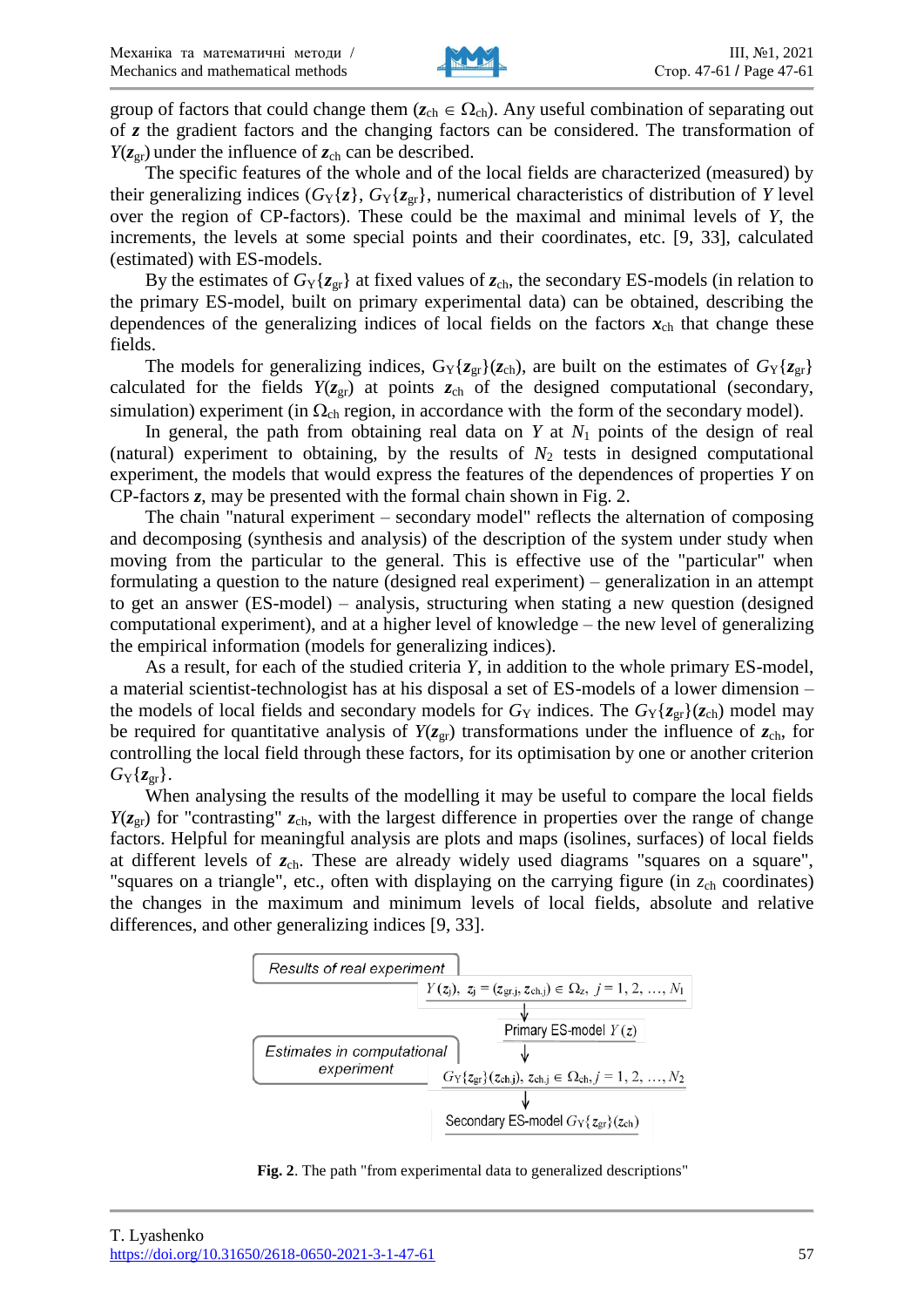



Fig. 3. Two local fields  $\eta_1(x_1, x_4)$  and relative decrease of  $\eta_1$  in such fields for various *MMC* and  $MC$  – on  $\{x_2, x_3\}$ -square

Shown in Fig. 3 are two representatives of the local fields of effective viscosity of the mortar,  $\eta_1$  (Pa·s, at shear rate 1 s<sup>-1</sup>), in coordinates of the dosages of 2 binder components (gradient factors), at two from pairs of values of 2 change factors that were varied in computational experiment [34]. The relative decrease of viscosity due to binder components (generalizing index) in dependence on molecular mass (MMC) and the quantity of methylcellulose (MC) is shown on the square of these change factors.

## **5 CONCLUSIONS**

The concept of a priory and a posterior structuring the system of factors in researches of building composite materials has been put forward. The systems, which might include the "mixtures", the subsystems of linearly related factors, have been classified by the types of factor domains. The developed kinds of polynomial models for these systems are given.

Structuring the factor systems at a posteriori stage of a study, the local fields of material properties with their generalizing indices, and the visualization possibilities help in "fighting dimensionality" when designing the multicomponent composite materials.

It seems promising to use ES-models for describing and analyzing the combined effect of design parameters and of composition of the material of a building structure (two subsystems of factors) on its properties.

## **References**

- 1. Mindes, S. (2006). High performance concrete: where do we go from here? In A. M. Brandt, V. C. Li, I. H. Marshall (Eds.). *Brittle Matrix Composites*. 8. 15–23. Cambridge: Woodhead Publ. Ltd., Warsaw: ZTUREK RSI.
- 2. C. Shi and Y. L. Mo (2008). *High-Performance Construction Materials*. Science and Applications World Scientific. [https://doi.org/10.1142/6793.](https://doi.org/10.1142/6793)
- 3. W. P. De Wilde, C. A. Brebbia and S. Hernández (2012). *High Performance Structures and Materials VI*. WITpress.
- 4. Constable, G., Somerville, B. (2003). *A Century of Innovation: Twenty Engineering Achievements that Transformed our Lives*. Washington, DC: Joseph Henry Press. [https://doi.org/10.17226/10726.](https://doi.org/10.17226/10726) [Caijun Shi,](https://www.routledge.com/search?author=Caijun%20Shi) C.[, Roy,](https://www.routledge.com/search?author=Della%20Roy) D., [Krivenko,](https://www.routledge.com/search?author=Pavel%20Krivenko) P. (2019). *Alkali-Activated Cements and Concretes*. CRC Press.
- 5. P. Samui, D. Kim, N. Iyer, S. Chaudhary (Eds.) (2020). *New Materials in Civil Engineering*. Butterworth-Heinemann.
- 6. Khan, M., Cao, M. (2021). Effect of hybrid basalt fibre length and content on properties of cementitious composites. *Magazine of Concrete Research*. 73 (10). 487–498. [https://doi.org/10.1680/jmacr.19.00226.](https://doi.org/10.1680/jmacr.19.00226)
- 7. Voznesensky, V. A., Lyashenko, T. V., Ivanov, Y. P., Nikolov, I. I. (1989). *EVM i optimizaciya kompozicionnyh materialov* [Computers and Optimisation of Composite Materials]. Kiev: Budivelnik. [in Russian].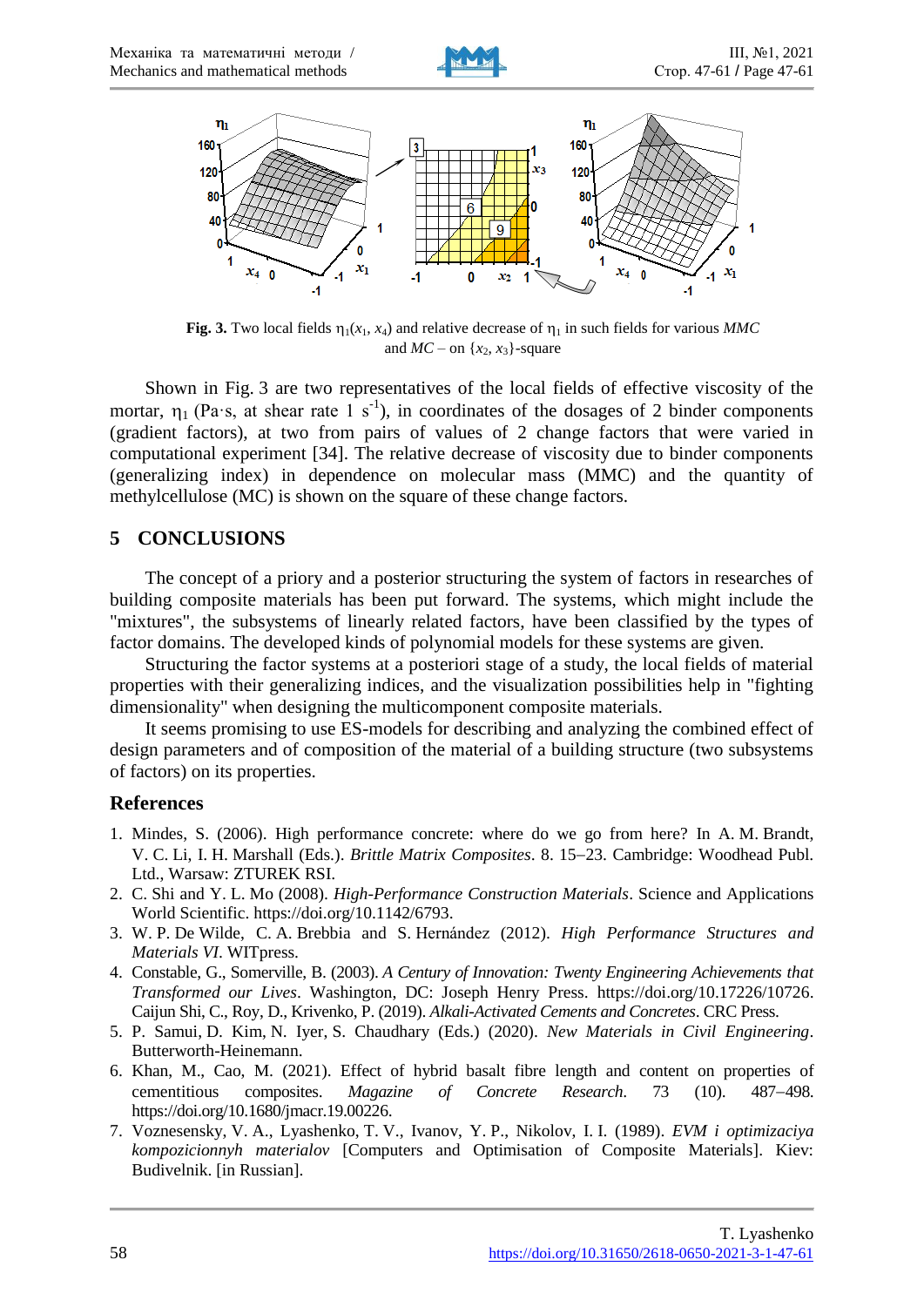

- 8. Lyashenko, T. V., Voznesensky, V. A. (2017). *Metodologiya recepturno-tekhnologicheskih polej v komp'yuternom stroitel'nom materialovedenii* [\[Composition-process fields methodology](https://drive.google.com/file/d/1FCCYDYRe5jC10N3l6Wzwf1T4IgladhQF/view?usp=sharing) in computational building materials science]. Odessa: Astroprint. [in Russian].
- 9. Bentz, D. P. (1999). Modelling cement microstructure: Pixels, particles, and property prediction. *Materials and Structures*. 32. 187-195.
- 10.Le, N.L.B., Stroeven, M., Sluys, L. J., Stroeven, P. (2013). A novel numerical multi-component model for simulating hydration of cement. *Computational Materials Science*. 78. 12–21.
- 11.Stroeven, P., Slowik, M. (2019). Economic and reliable estimation of cementitious material properties on the basis of virtual models. In M.A. Glinicki, D. Jóźwiak-Niedźwiedzka, C. K.Y. Leung, J. Olek (Eds.), *Brittle Matrix Composites*. 8. 35-44. Warsaw: Institute of Fundamental Technological Research.
- 12.Wittmann, F. H., Roelfstra, P. E., Sadouki, H. (1984). Simulation and Analysis of Composite Structures. *Materials Science and Engineering*. 68. 239–248.
- 13.Garboczi, E. J. (2013). The computational materials science of concrete: Past, present and future. *American Ceramic Society Bulletin.* 92 (4). 40–45.
- 14.Garboczi, E. J., Bentz, D. P. (1992). Computer simulation of the diffusivity of cement-based materials. *J. of Materials Science*. 27. 2083-2092.
- 15. Voznesensky, V. A. (Ed.). (1983). *Sovremennye metody optimizacii kompozicionnyh materialov* [Contemporary Methods of Optimization of Composite Materials], Kiev: Budevel'nik. [in Russian].
- 16.Lyashenko, T. V., Voznesensky, V. A. (1995). Experimental-statistical modeling in computational materials science. In: Proc. 3<sup>rd</sup> Int. *Applied Statistics in Industry Conf.*, 287–298. Dallas: ACG Press.
- 17. Bunge, M. (1963). A general black-box theory. *Philosophy of Science*. 30 (4). 346–358.
- 18.Ashby, W.R. (1956). The black box. *In An Introduction to Cybernetics*, 86-117. London: Chapman & Hall.
- 19.Nalimov, V. V., Golikova, T. I. (1981). *Logicheskie osnovaniya planirovaniya eksperimenta* [Logical foundations of designing an experiment], 2<sup>nd</sup> ed. Moscow: Metallurgiya. [in Russian].
- 20.Voznesensky, V. A. (1981). *Statisticheskie metody planirovaniya eksperimenta v tekhnikoekonomicheskih issledovaniyah* [Statistical methods of experiment design in technical and economic studies], 2<sup>nd</sup> ed. Moscow: Finansy i Statistika. [in Russian].
- 21. Sheffe, H. (1958). Experiments with mixtures. *J. Roy. Statist. Soc., B.* 20 (2). 344–360.
- 22.Sheffe, H. (1963). Simplex-centroid design for experiments with mixtures. *J. Roy. Statist. Soc., B*.  $25(2)$ .  $235-263$ .
- 23.Zedgenidze, I. G. (1976). *Planirovanie eksperimenta dlya issledovaniya mnogokomponentnyh sistem* [Design of Experiments for the Study of Multi-Сomponent Systems]. Moscow: Nauka. [in Russian].
- 24.Vuchkov, I. Jonchev, H. (1979). *Planirane i analiz na eksperimenta pri izsledvane na svojstvata na smesi i splavi* [Design and analysis of the experiment in studies of the properties of mixtures and alloys]. Sofia: Tekhnika. [in Bulgarian].
- 25.Cornell, J. A. (2002*). Experiments with Mixtures: Designs, Models, and the Analysis of Mixture*  Data. 3<sup>rd</sup> ed. Wiley.
- 26.Danilenko, E. L, Lyashenko, T. V. (1979). Raschet tochnyh optimal'nyh planov na vypuklyh mnogogrannikah [Calculation of exact optimal designs on convex polyhedra]. *Industrial Laboratory*. 45 (3). 249–251. [in Russian].
- 27.Lyashenko, T. V. (1981). Planirovanie eksperimenta po opisaniyu sistem s gruppami linejno svyazannyh vhodov [Design of experiment to describe systems with groups of linearly connected inputs]. *In Organizaciya i Avtomatizaciya na Eksperimentalnite Izsledvaniya*. 110–113. Ruse. Bulgaria: Ministerstvo na elektronikata i elektrotekhnikata. [in Russian].
- 28.Myers, R. M., Montgomery, D. C. (2002). *Response Surface Methology: Process and Product*  Optimization Using Designed Experiment. 2<sup>nd</sup> ed. John Wiley & Sons.
- 29. Montgomery, D. C. *Design and Analysis of Experiments*, 10<sup>th</sup> ed. John Wiley & Sons.
- 30.Lyashenko, T., Voznesensky, V. (2007). Compromise optimisation of slag alkaline binders with computational materials science methods. *In Alkali Activated Materials – Research, Production*  and Utilization. Proc. Int. Conf.. 447-458. Prague: CRA.
- 31.Lyashenko, T. V., Voznesensky, V. A., Gavriliuk, V. P. (2009) Multicriteria optimisation of autoclaved aerated concrete properties and expenditure of energy resources. *In Brittle Matrix Composites*. 9. 219–226. Cambridge: Woodhead Publ. Ltd., Warsaw: IFTR PAS.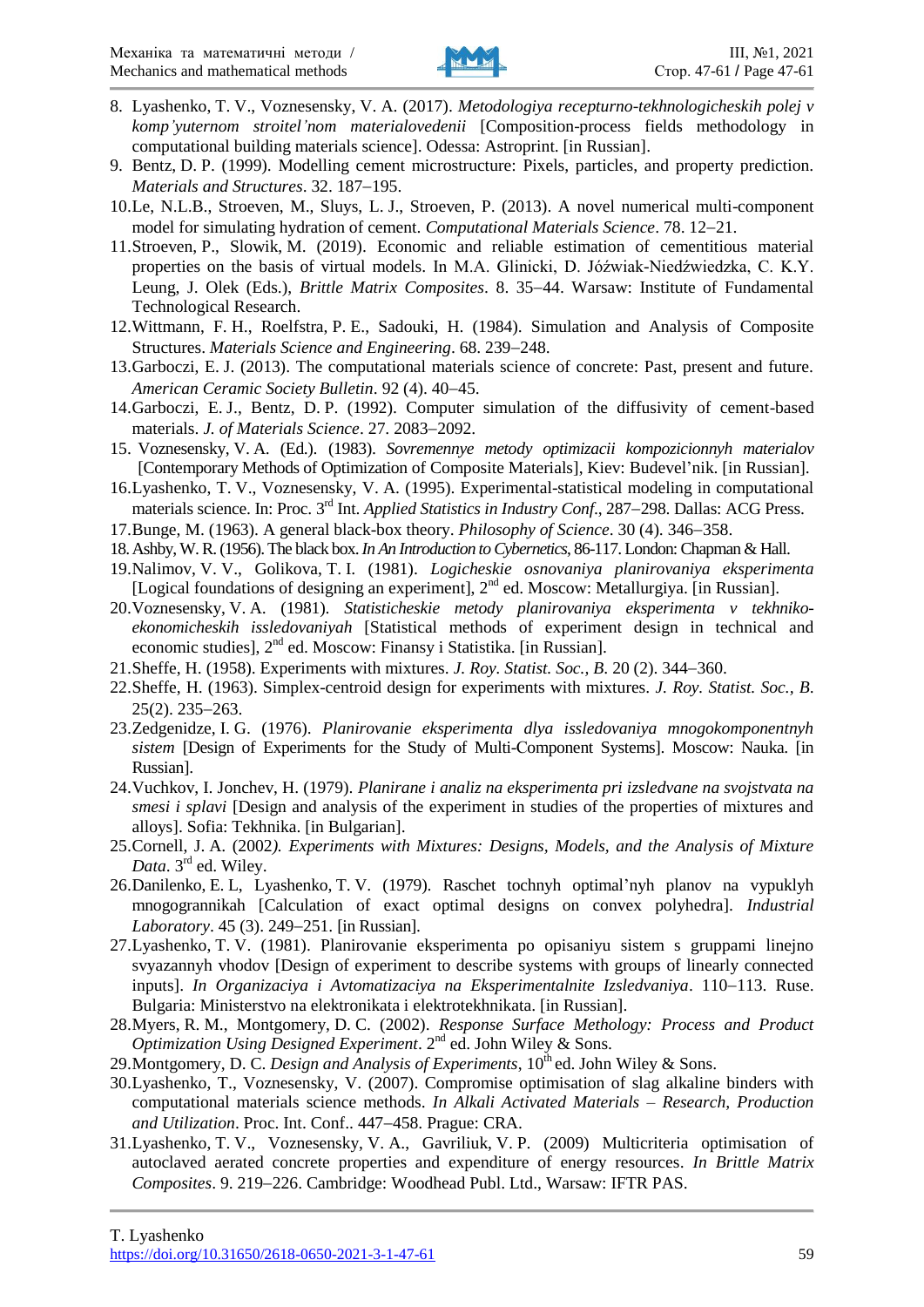

- 32. Lyashenko, T. V. (2015). Composition-process fields methodology for design of composites structure and properties. *In Brittle Matrix Composites*. 11. 289–298. Warsaw: IFTR PAS.
- 33.Lyashenko, T., Kryukovskaya, S. (2012). Modelling the influence of composition on rheological parameters and mechanical properties of fibre reinforced polymer-cement mortars. *In Brittle Matrix*  Composites, 10, 169-178. Cambridge: Woodhead Publ. Ltd. Warsaw: IFTR.

#### **Література**

- 1. Mindes S. High performance concrete: where do we go from here? In A. M. Brandt, V. C. Li, I. H. Marshall (Eds.), Brittle Matrix Composites. Cambridge: Woodhead Publ. Ltd., Warsaw: ZTUREK RSI. 2006. №8. P. 15-23.
- 2. C. Shi and Y. L. Mo. High-Performance Construction Materials. Science and Applications World Scientific. 2008. 448 p. https://doi.org/10.1142/6793
- 3. W. P. De Wilde, C. A. Brebbia and S. Hernández. High Performance Structures and Materials VI. WITpress. 2012. 558 p.
- 4. Constable G., Somerville B. A Century of Innovation: Twenty Engineering Achievements that Transformed our Lives. Washington, DC: Joseph Henry Press. 2003. 256 p. https://doi.org/10.17226/10726
- 5. Caijun Shi C., Roy, D., Krivenko, P. Alkali-Activated Cements and Concretes. CRC Press. 2019. 392 p.
- 6. P. Samui, D. Kim, N. Iyer, S. Chaudhary (Eds.). New Materials in Civil Engineering, Butterworth-Heinemann. 2020. 1104 p.
- 7. Khan M., Cao M. Effect of hybrid basalt fibre length and content on properties of cementitious composites. Magazine of Concrete Research. 2021. 73 (10). P. 487–498. https://doi.org/10.1680/jmacr.19.00226
- 8. Вознесенский В. А., Ляшенко Т. В., Иванов Я. П., Николов И. И. ЭВМ и оптимизация композиционных материалов. Киев: Будівельник, 1989. 240 с.
- 9. Ляшенко Т. В., Вознесенский В. А. Методология рецептурно-технологических полей в компьютерном строительном материаловедении. Одесса: Астропринт, 2017. 168 с.
- 10.Bentz D. P. Modelling cement microstructure: Pixels, particles, and property prediction. Materials and Structures. (1999). No 32. P. 187–195.
- 11.Le N.L.B., Stroeven M., Sluys L. J., Stroeven P. A novel numerical multi-component model for simulating hydration of cement. Computational Materials Science. 2013. 78. 12–21.
- 12.Stroeven P., Slowik M. Economic and reliable estimation of cementitious material properties on the basis of virtual models. In M.A. Glinicki, D. Jóźwiak-Niedźwiedzka, C. K.Y. Leung, J. Olek (Eds.), Warsaw: Institute of Fundamental Technological Research. 2019. Brittle Matrix Composites 8. 35–44 pp.
- 13.Wittmann F. H., Roelfstra P. E., Sadouki H. Simulation and Analysis of Composite Structures. Materials Science and Engineering. 1984. 68. 239–248.
- 14.Garboczi E. J. The computational materials science of concrete: Past, present and future. American Ceramic Society Bulletin. 2013. 92 (4). 40-45.
- 15.Garboczi E. J., Bentz D. P. Computer simulation of the diffusivity of cement-based materials. J. of Materials Science. 1992. 27. 2083-2092.
- 16. Вознесенский В. А., Выровой В. Н., Керш В. Я., Ляшенко Т. В., и др. Современные методы оптимизации композиционных материалов Киев: Будівельник, 1983. 144 с.
- 17.Lyashenko T. V., Voznesensky, V. A. Experimental-statistical modeling in computational materials science. In: Proc. 3rd Int. Applied Statistics in Industry Conf. 1995. 287-298. Dallas: ACG Press.
- 18. Bunge M. A general black-box theory. Philosophy of Science. 1963. 30 (4). 346–358.
- 19. Ashby W. R. The black box. In An Introduction to Cybernetics. London: Chapman & Hall. 1956.  $86-117$  pp.
- 20. Налимов В. В., Голикова Т. И. Логические основания планирования эксперимента. Издание 2-е, переработанное и дополненное. Москва: Металлургия, 1981. 152.
- 21. Вознесенский В. А. Статистические методы планирования эксперимента в техникоэкономических исследованиях. М.: Финансы и статистика, 1981. 263 с.
- 22. Sheffe H. Experiments with mixtures. J. Roy. Statist. Soc., B. 1958. 20 (2). 344–360.